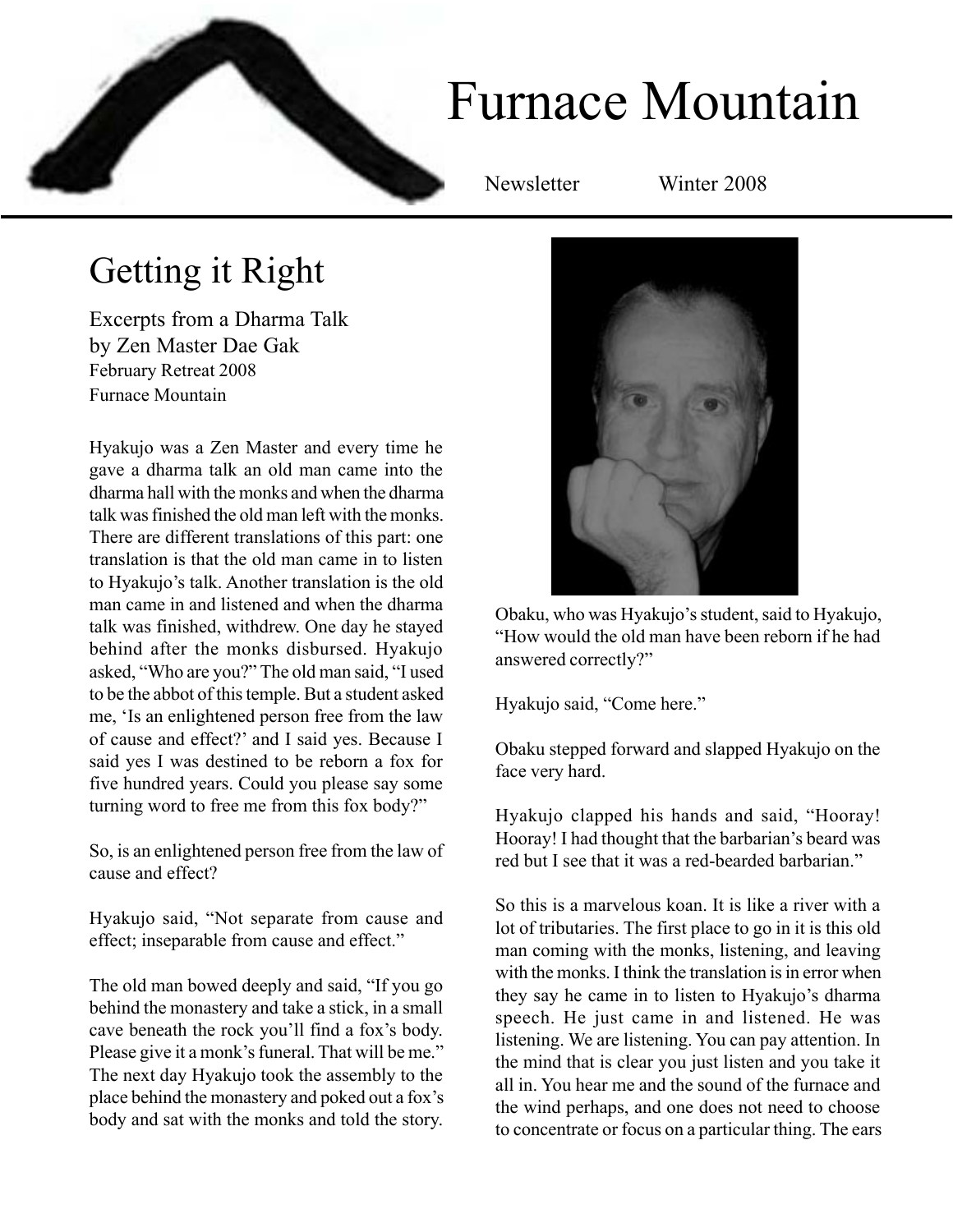hear. One doesn't have to cut off one sense in order to process another. To be fully alive all of the senses are processed. So the old man comes in and listens. He is listening. He doesn't come in *to listen to* Hyakujo's talk. He comes in as listening itself, which is our fundamental nature.

Who is the one who is aware? This seems to be

so critical to what we are doing. Who is the one who is aware right now listening to the speaker's voice? Is there identity in awareness? Or is awareness something that is who we are and that which is inseparably our mutuality. In awareness, in pure and total presence, you and I are inseparable. Awareness does not abide in this particular body, but awareness is the human movement. To settle into that there has to be a letting go of a focused concentration. Because the identity, the karmic self, concentrates, focuses, out of preference or plan. I want to get these dishes done so I have to pay attention. I want to fill

out a report so I have to filter out the distracting elements in my environment. So the particular one, with her karma, has to filter out in order to accomplish some thing. Can we abide in choiceless awareness? Can we return to that as the very basis of who we are; choiceless awareness that is not selectively owned by a particular body?

There is something that begins to shift as we realize my awareness is not particular to me. My concentration, my focus, my interest, is particular to me, based on my childhood and my conditioning. But awareness itself is not particular.

(Rings bell.) There is describing the sound of the bell and there is the sound of the bell. And there is awareness which is inseparable from the sound of the bell and that is our Buddha nature, that's our original face. (Rings bell.) Awareness.

Choiceless. As you hear the sound of the bell (rings bell) before naming, before describing, you are fully aware of the sound of the bell. And you cannot be aware of the sound of the bell in the past. Nor can you be aware of the sound of the bell in the future.

It's so simple, when you get it. It just means that there is no life outside of the present moment. We live in

> the present moment and everything that isn't the present moment is *about* life, it's manufactured, it's theoretical or it's memory, which is partial, limited.

> So Hyakujo's old man stays to listen, as listening. But one day he waited, he stayed back. For this staying back he should have had another couple of five hundred years as a fox. And he said to Hyakujo, "I was the abbot here just like you and because I answered wrongly I was destined to be reborn a fox for five hundred years. Can you help me? Can an enlightened person be free from the law of cause and effect?" Hyakujo in his answer

should also be reborn a fox for five hundred years. "Not separate from cause and effect." More explanation; more thinking.

What would be a good answer? How could you answer that? This is always our dilemma, isn't it? I want to be enlightened so that I am no longer a victim, so that I'm free from all of the doubt and pain and suffering and confusion and hurt and all of that, that we live in. How could you answer? Someone says to you, "You practice Zen. You've had some experience. Is one who gets fully awakened free from cause and effect? Do you get to play by a different set of rules?" Not possible.

Obaku, the young student, asks, "Well what if he had answered correctly, how then would he be reborn?" What if he got the right answer, how would he be reborn? That is really grabbing the flaw in the whole story. Can you answer incorrectly? What if he got it right? According to whom? Is there a large book of

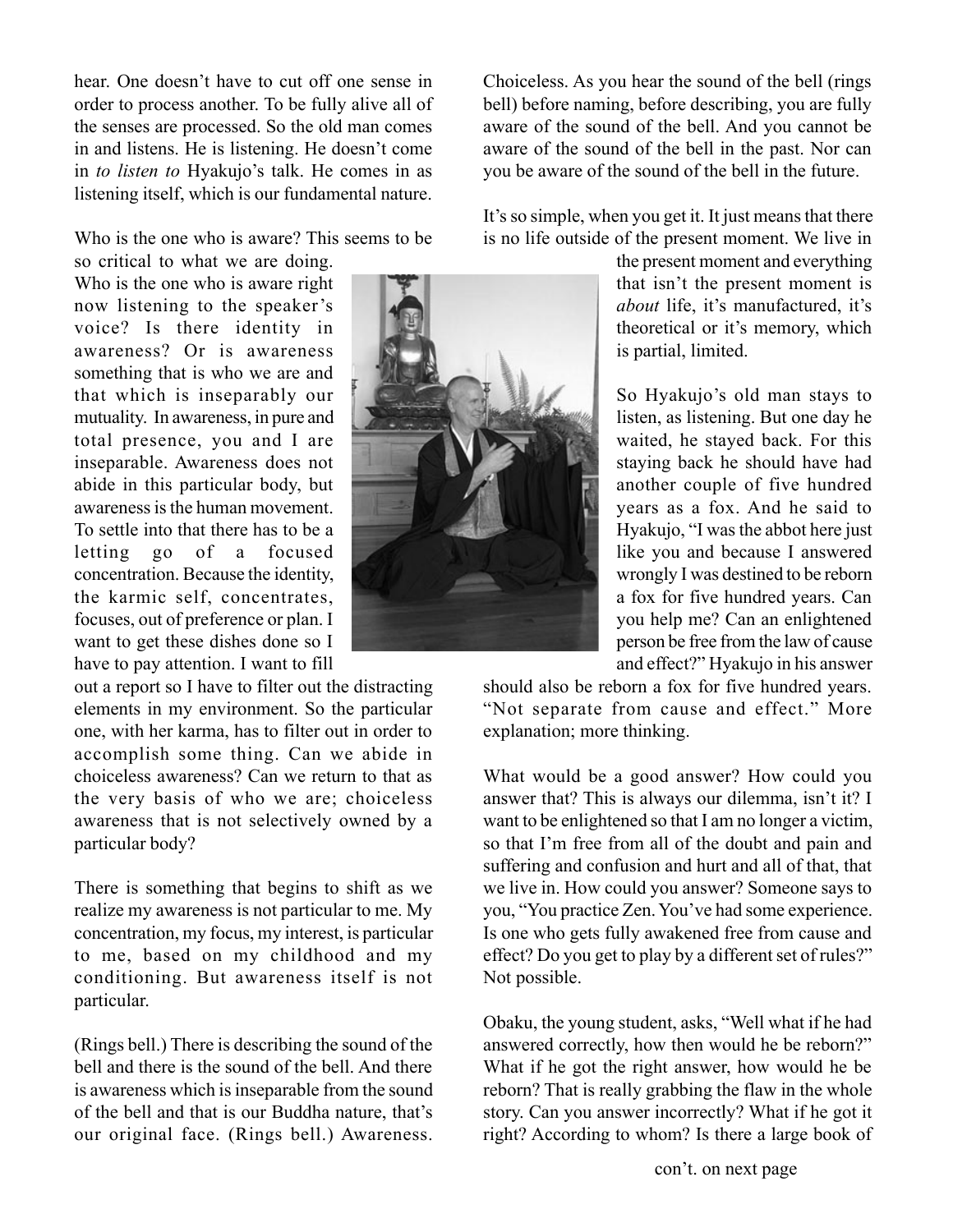

#### **A Poem by Ryokan**

Blending with the wind, snow falls. Blending with the snow, the wind blows. By the hearth, I stretch out my legs. Idling my time away, confined in this hut Counting the days I find that February, too, has come and gone Like a dream.

Please consider joining us for all or part of the February retreat

#### **Getting it Right**, con't:

right answers somewhere? What if he got it right? What is right and wrong? This is the critical part of the koan. It's so marvelous. What if he got it right?

What if you got it right? How then would your next life turn out? How would you be reborn? Would you be reborn in a higher state, with more money, or more capacity to awaken? Do you see the irony of that? If we get it right, if you sit right, if your meditation is right and your speech is right and your job is right and all of the noble eight-fold path is right, what then? How will you be reborn? In the Pure Land? With the perfect manifestation of the people you love? What's the prize? What if you get it absolutely correct? And what is the standard for correctness? It's compelling isn't it? Is this the right life that you are leading, living? Is this the right one? Or is there a better one that you should be leading, living? Whose life would you live if

you got it right? Who would you be? Would you be a better version of yourself, a happier version, a kinder version? This is so compelling. What if he had answered correctly? It sends a chill up my spine, how compelling that question is, how so much of our life is guided by that question. What if he had answered right?

Hyakujo says, "come here," which is always a trick. Why come here? I'm already here. It's a test and Obaku saw through it and he slapped him. And Hyakujo said, "Oh wonderful. Your mind and my mind, not separate." That's the meaning of I thought the barbarian's beard was red but I see it is a redbearded barbarian: the same, equal. He is saying, your mind and my mind are the same. Yes! I see it. How wonderful! How wonderful! How wonderful!

What if he answered right? It's marvelous.

Thanks for listening.